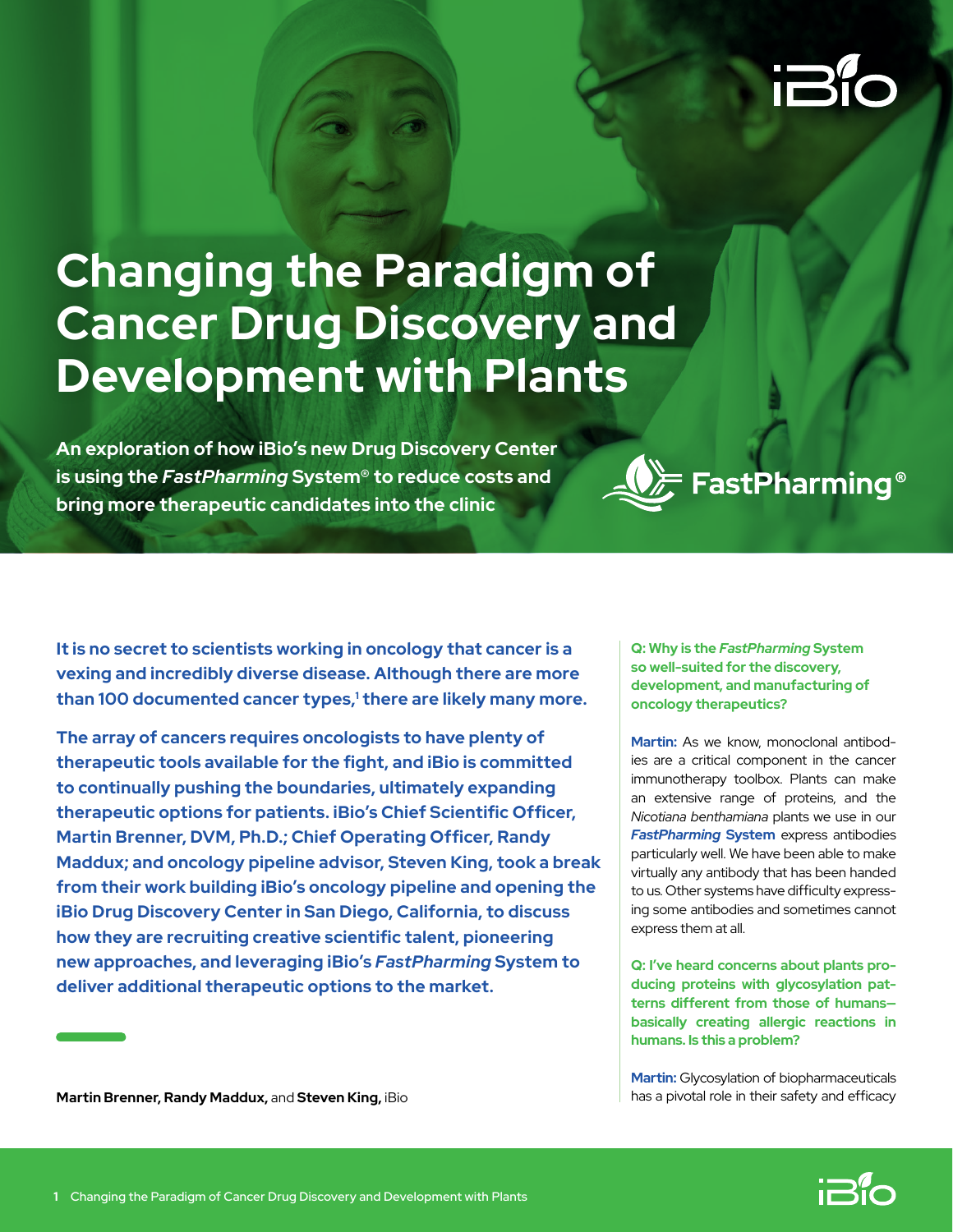by modulating a wide range of drug properties, including immunogenicity, half-life, and effector functions. From a regulatory perspective, human-compatible and consistent glycosylation is required for a safe and efficacious drug product. Controlling glycosylation has been a long-standing challenge that requires a detailed understanding of the pathways in mammalian cell culture processes.<sup>2</sup>

We can control glycosylation patterns very effectively in our *FastPharming* System® by using our *Glycaneering* **[Technology™](https://ibioinc.com/technologies/glycaneering/)**. This allows us to grow plants that add or remove specific sugars, and we have very robust analytical capabilities to demonstrate uniformity.

As noted above, uniformity is often crucial in drug discovery, and, as I said, we can deliver that. However, when working in some therapeutic areas—like immuno-oncology—we sometimes want those antibodies to be a little foreign in a certain place. We want them to look different than the body's own antibodies so that they attract an immune response that is guided against the targeted cells.

This is precisely the strategy we are taking with the new candidate we just added to our **[oncology pipeline,](https://ibioinc.com/pipeline/) [IBIO-101](https://ibioinc.com/vaccines/ibio-101/ )**. We are changing the antibodies so that the warheads where the molecule binds to the regulatory

Many great therapeutic possibilities don't move forward because proof-of-concept studies consume too much time and money, leaving few resources available to produce product for toxicology studies and later-stage development work. By using the *FastPharming*  System® and leveraging the expertise of our scientific team, we can advance programs more quickly—for less money—leaving resources to advance the asset along its development path. **–Martin Brenner**

T cells  $(T_{\text{req}})$  —are like a human antibody, but we've removed a specific sugar to enable the patient's immune system to recognize IBIO-101 as a foreign molecule and kill the attached  $T_{rec}$  cell. Without these immunosuppressive  $\overline{T}_{\text{rea}}$  cells, the tumor cells can no longer hide from the immune system and will be vulnerable for clearance.

**Q: Discovery and development speed are critical for any therapeutic area; oncology certainly being no exception. How does** *FastPharming* **expedite discovery and development timelines?**

**Martin:** When you start a discovery process, you have an idea of what your target looks like, but you conduct a screening campaign and ultimately identify specific antibody sequences. Hundreds of molecules will present as potential candidates. The challenge becomes quickly producing these candidates so that you can evaluate them.

Producing the candidates can take quite some time in mammalian or other protein expression systems, so organizations typically have to prioritize and sequentially express such "hits." They'll produce the first ten possibilities, then the next ten, and so on.

In contrast, *FastPharming* allows us to make and further analyze basically everything that comes from our screening efforts in parallel, which saves time and resources and allows for more opportunities that could ultimately increase the odds of finding successful molecules.

**Randy:** *FastPharming* presents developers with an option: either be restricted by the time constraints of other protein expression systems or produce large numbers of potential antibody candidates in different plants simultaneously.

For instance, to produce product for further assessment using other protein expression systems, you typically use a small volume scale-down system such as the Ambr® Bioreactor, which is intended to emulate cell culture production at greater than thousand-liter scales. While this technology significantly improves cell culture development throughput, it remains limited to 24 or fewer simultaneous experiments.

In contrast, each of our plants is a bioreactor in the *FastPharming* System. As such, it is possible to infiltrate each plant with a different sequence, theoretically allowing you to produce an almost unlimited number of drug candidates.

By producing many candidates concurrently, we significantly increase the chances of identifying a molecule having the desired characteristics. And by the way, when we have that molecule identified, we don't have to worry about whether or not we've successfully emulated large-scale manufacturing conditions. That's because, while in R&D, we've already produced protein in our large-scale bioreactor — our plants. So, when we need large-scale quantities of protein, we just plant more of our green bioreactors.

# **Q: What about discovery and development costs working within the** *FastPharming* **System compared with cell culture-based systems?**

**Steve:** Within a cell culture-based system, it generally requires at least ten months\* to make a cell line and create a cell bank for each target. However, when working in the *FastPharming* System, we have the ability to move more quickly because we don't have to make a stable cell line for every product candidate. We simply refine the *FastPharming* vector through rapid synthesis and transfect the plants—it takes about seven weeks to produce proteins for further analysis, with no cell line engineering required. This approach represents not only tremendous time savings but also significantly reduced development costs, given that the process doesn't have to be scaled up to produce more material for clinical trials; we just grow more plants.

**Randy:** It all comes down to *FastPharming*'s ability to do transient transfection versus having to stably transfect mammalian, insect, bacterial, or other types of cells.

**Q: It seems as though** *FastPharming* **provides an ideal framework for the scientists working in the iBio Drug Discovery Center, as well as for other biotechs that might partner with iBio. Is this the case?**

**Martin:** We're hiring top scientific talent for our Drug Discovery Center. Moreover, we're

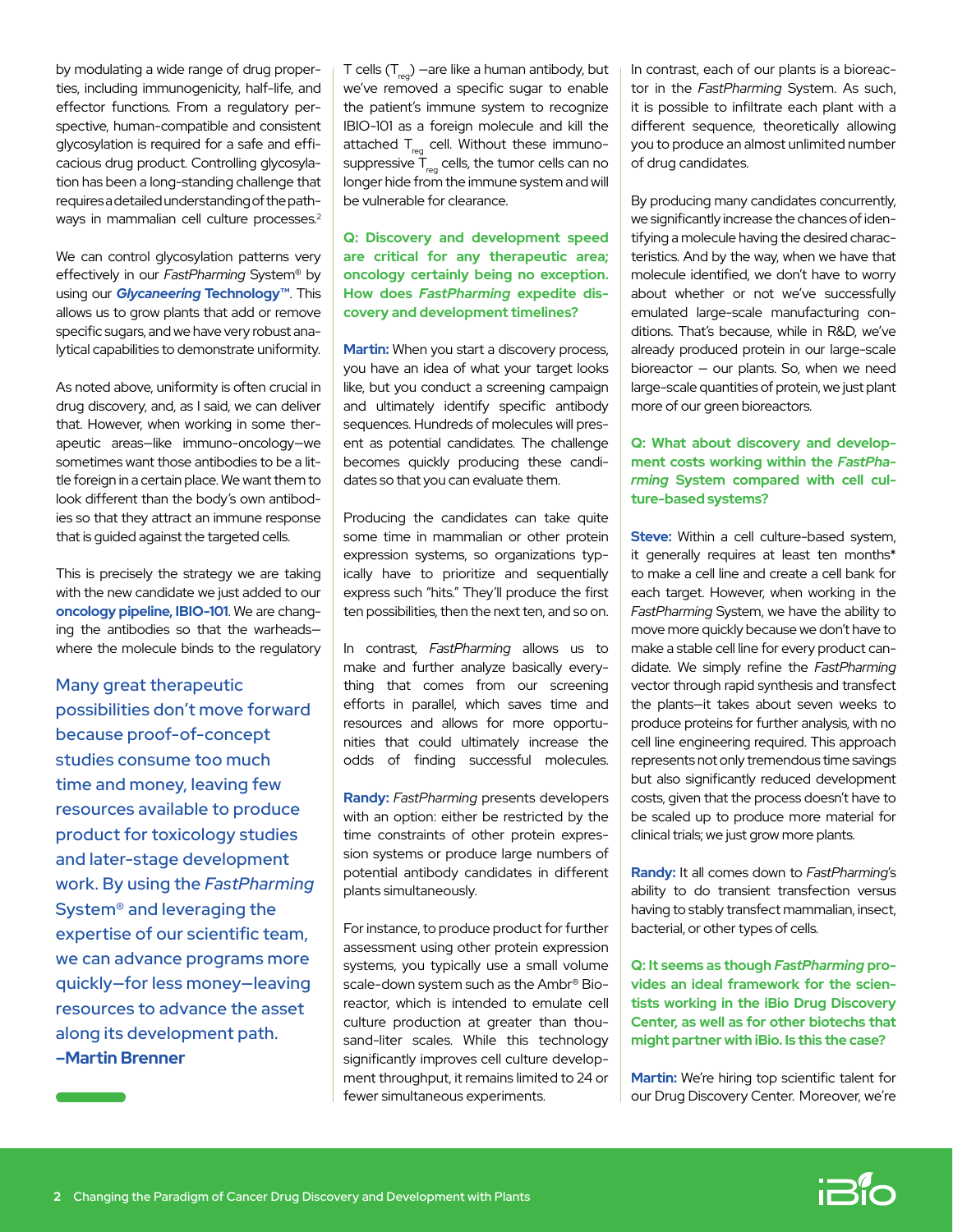thinking about the team as an assembly of scientific entrepreneurs. We are recruiting scientists who dream of starting their own biotech and understand the impact of moving a project forward because patients are waiting. Then, we give them the freedom and latitude to create and discover.

Our decisions are purely data driven. The outcome of every experiment triggers an assessment to determine if a program is viable and should be rapidly advanced or if our efforts need to be re-focused. This allows our team of entrepreneurial scientists to take accountability for their programs and rapidly move the most promising ones forward into IND-enabling studies.

We also offer an excellent resource for other biotechs in early development. Many great therapeutic possibilities don't move forward because proof-of-concept studies consume too much time and money, leaving few resources available to produce product for toxicology studies and later-stage development work. By using the *FastPharming* System® and leveraging the expertise of our scientific team, we can advance programs more quickly—for less money—leaving resources to advance the asset along its development path.

Whether a molecule comes from the result of our team's discovery and development work or that of a client or partner, our driving mission is to take more shots on goal. Ultimately, we use the resources available to explore as many promising therapeutic candidates as possible.

# **Q: Some cancers have very small patient populations. Do you view** *FastPharming* **and the iBio Drug Discovery Center playing a role in helping to develop therapies for rare forms of cancer?**

**Randy:** While numerous factors would need to fall into place, and there are several obstacles to address, I believe iBio can play a role in developing and manufacturing medicines for very small patient populations.

I envision the possibility of working with leading cancer centers or pioneering oncologists who can conduct investigator-sponsored trials, with the proper safety measures in place, of course. We anticipate the *Fast-Pharming* system can produce drug candidates of human-use quality much more quickly than other protein expression platforms, making medicines that are rightsized for a given patient population much more feasible.

There would need to be some rethinking of regulatory constructs, clinical oversight, and institutional review board approaches, and, obviously, these changes will take time. However, the speed, versatility, and economy that *FastPharming* delivers makes serving very small patient populations a practical possibility.

The speed and economic feasibility of serving very small patient populations is exciting, as these patients don't have time to wait for therapeutics developed and manufactured with the platforms being utilized today. If successful, we could help save a lot of lives, and the thought of iBio playing a role is exciting.

**Q: Combination therapeutics are obviously commonplace within the oncology space. Are iBio and** *FastPharming*  **well-positioned to play a key role in offering combination cancer therapies?**

**Steve:** Absolutely, improving treatment options for cancer patients is all about combining standard of care with new approaches. Even with the recent breakthroughs in immuno-oncology, it is still only the minority of patients that receive the biggest benefit. The versatility and speed of the *FastPharming* System make it possible to generate a number of candidates very quickly for screening, and once a lead is selected, moving the candidate forward can be equally fast, which is a real strategic advantage for iBio and its partners.

**Q: IBIO-101 is a recent addition to your oncology pipeline. What makes this product competitive with an anti-CD25 candidate such as Roche's, and how does this product play into the company's overall drug discovery and development model?** 

**Randy:** In the first stages of our development process, we can evaluate interesting Cell culture–based systems don't allow developers to move fast enough— they are just too limiting—and exploring the number of therapeutic possibilities needing evaluation is simply too expensive. New protein expression platforms must be utilized to provide patients with needed solutions, and the *FastPharming* System® is exceptionally good at producing antibodies. **–Randy Maddux**

targets and apply our *Glycaneering*™ Technology to create molecules with improved glycosylation patterns, including afucosylation for greater ADCC. In the case of our lead oncology candidate, IBIO-101, CD25 is a well-validated target. There are published papers on this target, and now we're deploying our own top-notch scientific team with the goal of advancing the therapeutic's path to market. Previous CD25-targeting attempts proved ineffective because these approaches also depleted effector T cells  $(T_{\text{eff}})$ , which are critical for killing cancer cells. IBIO-101 improves upon this approach because it is designed to selectively remove regulatory T cells  $(T_{\text{reas}})$  while allowing  $T_{\text{eff}}$ cells to do what they do best—eliminate cancerous cells.

**Martin:** Drug discovery and drug development are risky pursuits, and efforts fail about 90% of the time. iBio is using novel technologies that allow us to flexibly pursue targets in a manner that is both faster and less expensive. We're looking for well-validated opportunities, ideally where others have established clinical proof of concept. This allows us to leverage blueprints other developers have created, learning from their mistakes, which should shorten our path to a clinical proof of concept even more.